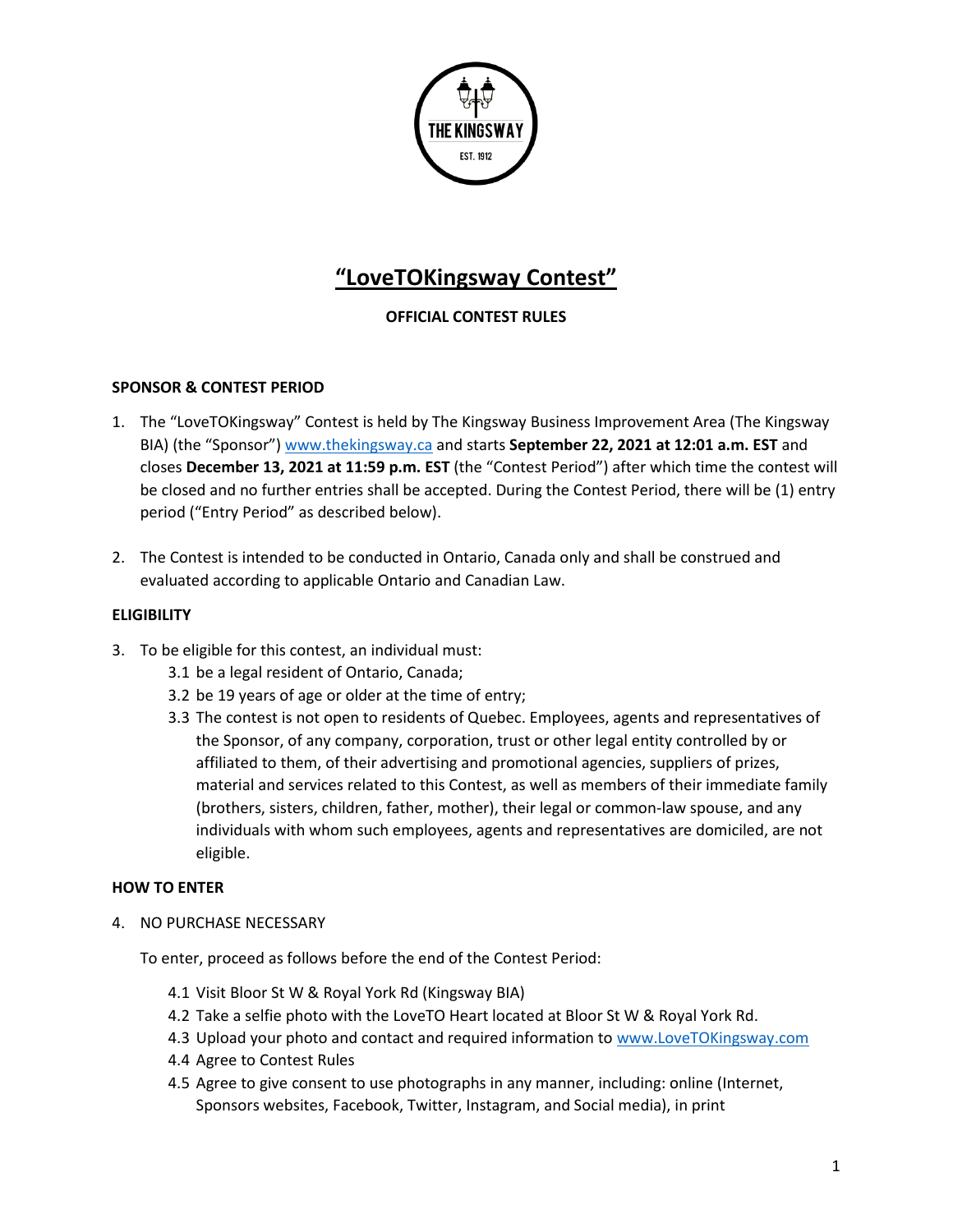

(advertisements, brochures and posters) or in video, without further notice or compensation.

4.6 By entering, you acknowledge that you are a legal resident of Ontario, Canada and be 19 years of age or older at the time of entry, and you agree to be bound by the terms and conditions of these Contest Rules.

## **PHOTO FORMAT AND CONTENT**

- 5. Format and Content
	- Must be submitted in a JPEG, PNG or GIF file format;
	- Must be a Selfie Photo of the entrant with the LoveTO Heart located at Bloor St W & Royal York Rd;
	- Must not be based on another person's Photo;
	- be intended for family audience viewing and contain only content that, in the sole and unfettered discretion of the Sponsor, is suitable for all persons, including persons under the age of 13;
	- not contain any nude, sexually explicit, disparaging, discriminatory, libelous or other inappropriate content of any kind whatsoever;
	- not contain any content that promotes any product or service other than that of the Sponsor;
	- not contain any language suggesting or encouraging illegal activity;
	- not contain anything that infringes or that may infringe anyone's rights, including intellectual property rights;
	- not contain any personal information;
	- not contain any identifiable third-party products and/or trade-marks, brands, logos or copyright, other than those of the Sponsor.
	- not contain any copyrighted works (other than as owned by the eligible Entrant) or thirdparty content that may be subject to and protected by intellectual property laws, including but not limited to music, artwork, video and photographs;
	- contain entirely original materials that have never before been distributed, shown publicly or published, or selected as a winner in any other contest;
	- not contain any reference to or likeness of identifiable third parties, unless consent has been obtained from all such individuals and such individuals are of the age of majority;
- 6. If the entrant is using a Photo depicting a person other than entrant, the entrant must first obtain the permission of that person to use their image. The onus for obtaining such consent rests entirely with the entrant. The Sponsor assumes no responsibility for obtaining such consent or for use of posted Photos.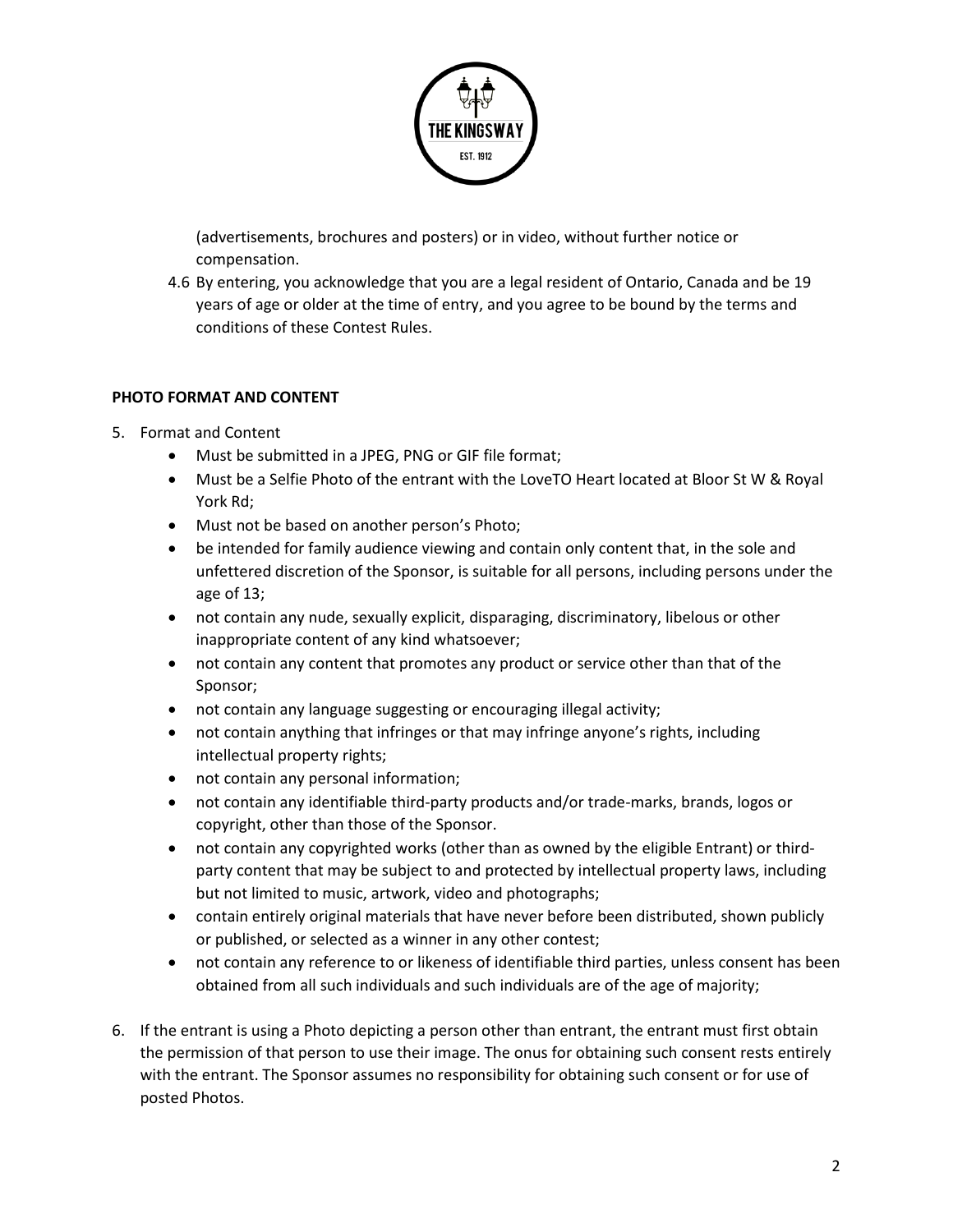

## **LIMITS**

- 7. Entrants must respect the following limits, otherwise they may be disqualified:
	- 7.1 Only one (1) entry per person per day per e-mail address.
	- 7.2 Residents of Quebec are excluded from this contest.
	- 7.3 A unique or different photo per entry must be used. The same or substantially the same, Photo cannot be used more than one (1) time in this Contest.
- 8. By entering, you acknowledge that you are a legal Ontario Canada resident and 19 years of age or older and you agree to be bound by the terms and conditions of these Contest Rules.

#### **PRIZES:**

9. One (1) prize will be awarded to an entrant selected by a random draw for the corresponding Entry Period as described in these Contest Rules. Each entrant is only eligible to win one (1) Prize.

## 10. **Grand Prize**

There will be two (2) Grand Prize(s) available to be won during the Contest Period described below:

- 10.1 ("First Grand Prize") 1 (one), \$500.00 (five-hundred-dollar) gift certificate to a Participating Kingsway BIA Business (must be a member of the Kingsway BIA) having approximate retail value of \$500.00 CDN.
- 10.2 ("Second Grand Prize") 1 (one), \$500.00 (five-hundred-dollar) gift certificate to a Participating Kingsway BIA Business (must be a member of the Kingsway BIA) having approximate retail value of \$500.00 CDN.

## **DRAW**

- 11. The draw will take place in Toronto on the Contest Draw Dates, at 5pm (ET). One (1) winner and ten (10) backup potential winning entrants will be selected at random, and numbered in order of selection, from among all eligible entries, received during the Contest Period. The winner will be contacted by the Sponsor through e-mail address or by phone.
- 12. Odds of winning. The odds of an entrant's entry being selected depend on the number of eligible entries registered and received during the Contest Period.

## **ENTRY PERIODS & DRAW DATES**

#### 13. **Grand Prize Draw**

During the Contest Period, there will be (1) Entry Period as follows: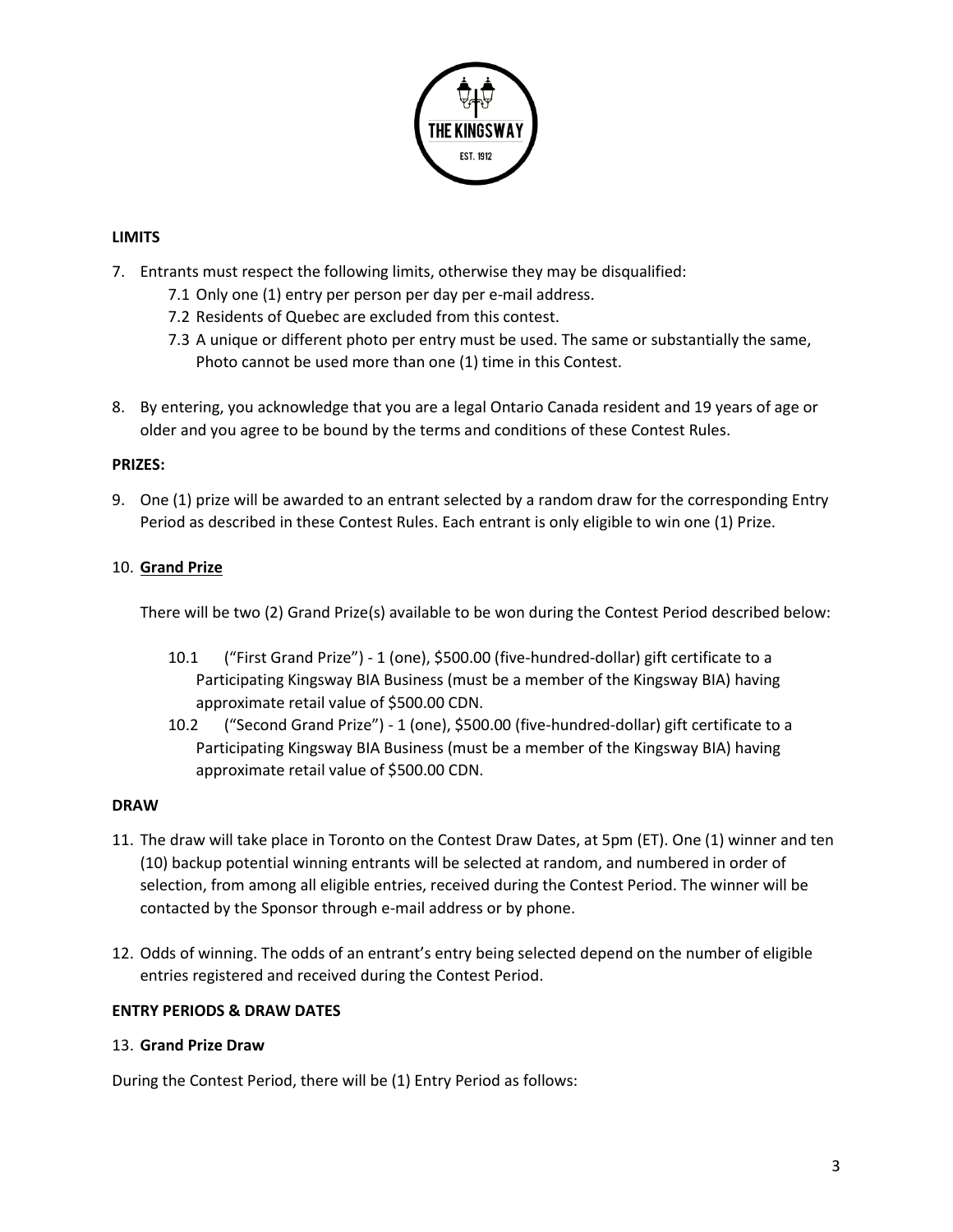

| <b>Entry Period</b> | Start Date (all at<br>12:01 am EST) | End Date (all at<br>11:59 pm EST) | <b>Prize to be</b><br>Awarded | <b>Draw Date</b>  |
|---------------------|-------------------------------------|-----------------------------------|-------------------------------|-------------------|
|                     | September 22,<br>2021               | December 13,<br>2021              | <b>Grand Prize</b>            | December 16, 2021 |

## **AWARDING OF THE PRIZE**

- 14. To be declared a winner, a selected entrant must:
	- 14.1 After being contacted by the Sponsor through e-mail address or by phone, provide an answer within the next forty-eight (48) hours. Failure to do so will result in the entrant's disqualification and a new potential winner will be selected.
	- 14.2 Correctly answer the mathematical skill-testing question that will be emailed or asked during a telephone call to take place at a mutually agreed upon time.
	- 14.3 Each Selected Entrant may also be required to sign and return within five (5) business days of notification the Release Form, which (among other things): (a) confirms compliance with these Official Rules including eligibility requirements; (b) acknowledges acceptance of the Prize as awarded; (c) releases the Contest Parties and each of their respective agents and associated companies and each of their respective officers, directors, employees, successors and assigns (collectively, the "Releasees") from any and all liability in connection with this Contest, the potential Prize winner's participation therein and/or the awarding and use/misuse of the applicable Prize or any portion thereof; and (d) agrees to the publication, reproduction and/or other use of the potential Prize winner's name, address, voice, statements about the Contest, photograph or other likeness without further notice or compensation, in any publicity or advertisement carried out by the Sponsor in any manner whatsoever, including print, broadcast and the internet.
	- 14.4 Upon request and in a timely manner, provide a piece of photo identification.
- 15. Failure to comply with one of the conditions mentioned in these Contest Rules or to accept the prize will cause the selected entrant to be disqualified. In such a case, the Sponsor may, at its sole discretion, cancel the prize or contact a new potential winner from the ten potential winners randomly drawn (as indicated in DRAW above) until an entrant is declared a winner.
- 16. Within (30) days following the receipt of the duly completed and signed Release / Declaration Form, the Sponsor will contact the winner with instructions on how to claim their prize.

#### **PARTICIPATING BUSINESSES**

17. Participating Businesses are located within boundary in the map in Schedule "A" and must be a Kingsway BIA member.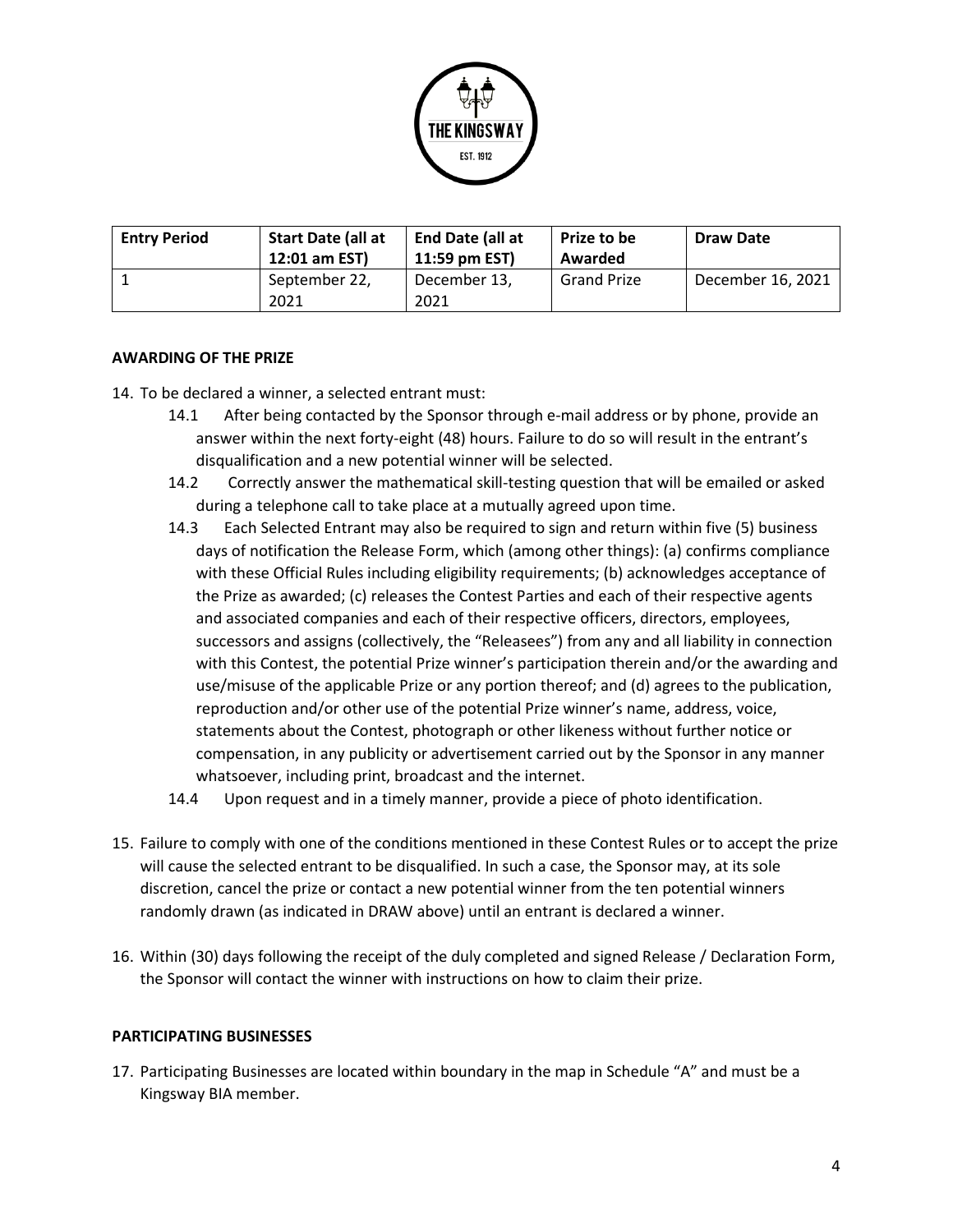

- 18. The following businesses will be Excluded from Participating Businesses:
	- Government-owned/operated retailers
	- Publicly Traded Companies
	- Financial Institutions
	- Major Retailers or Big Box Stores
	- Cannabis Retailers
	- Large Franchisees

## **GENERAL CONDITIONS**

- 19. Verification. Entry Forms and Release / Declaration Forms are subject to verification by the Sponsor. Any Entry Form or Release / Declaration Form which is, as the case may be, incomplete, illegible, mutilated, fraudulent, registered or submitted late, bearing an invalid e-mail address or otherwise noncompliant shall be rejected and will not entitle to an entry or to the prize, as the case may be. In the same manner, any mistake in the answer to the mathematical skill-testing question will result in the rejection of the registration of the person concerned.
- 20. Disqualification. The Sponsor reserves the right to disqualify a person or to cancel one or several entries of a person who participates or tries to participate in this Contest by using methods that do not comply with these Contest Rules or that are unfair to other entrants (e.g. entries exceeding the authorized limit). Such a person may be reported to the appropriate legal authorities.
- 21. Disturbing the conduct of the Contest. Any attempt to deliberately damage the Contest web site and/or any related web site or to sabotage the legitimate conduct of this Contest constitutes a violation of civil and criminal laws. Should there be any such attempts, the Sponsor reserves the right to reject the entrant's entry and obtain legal or equitable relief under applicable laws.
- 22. Acceptance of the prize. Prize must be accepted as described in these Contest Rules and may not, in any case, be in whole or in part transferred to another person or exchanged for another prize or for cash, except as provided in the section below.
- 23. Sponsor will not be responsible for any lost, stolen, or misplaced prizes or expired gift cards or for any fees or charges associated with gift card in any ways. The prizes will not be replaced, refunded or reimbursed if lost, stolen, misplaced or expired.
- 24. Substitution of the prize. In the event where it would be impossible, difficult and/or more costly for the Sponsor to award the prize (or a portion thereof) as described in these Contest Rules, they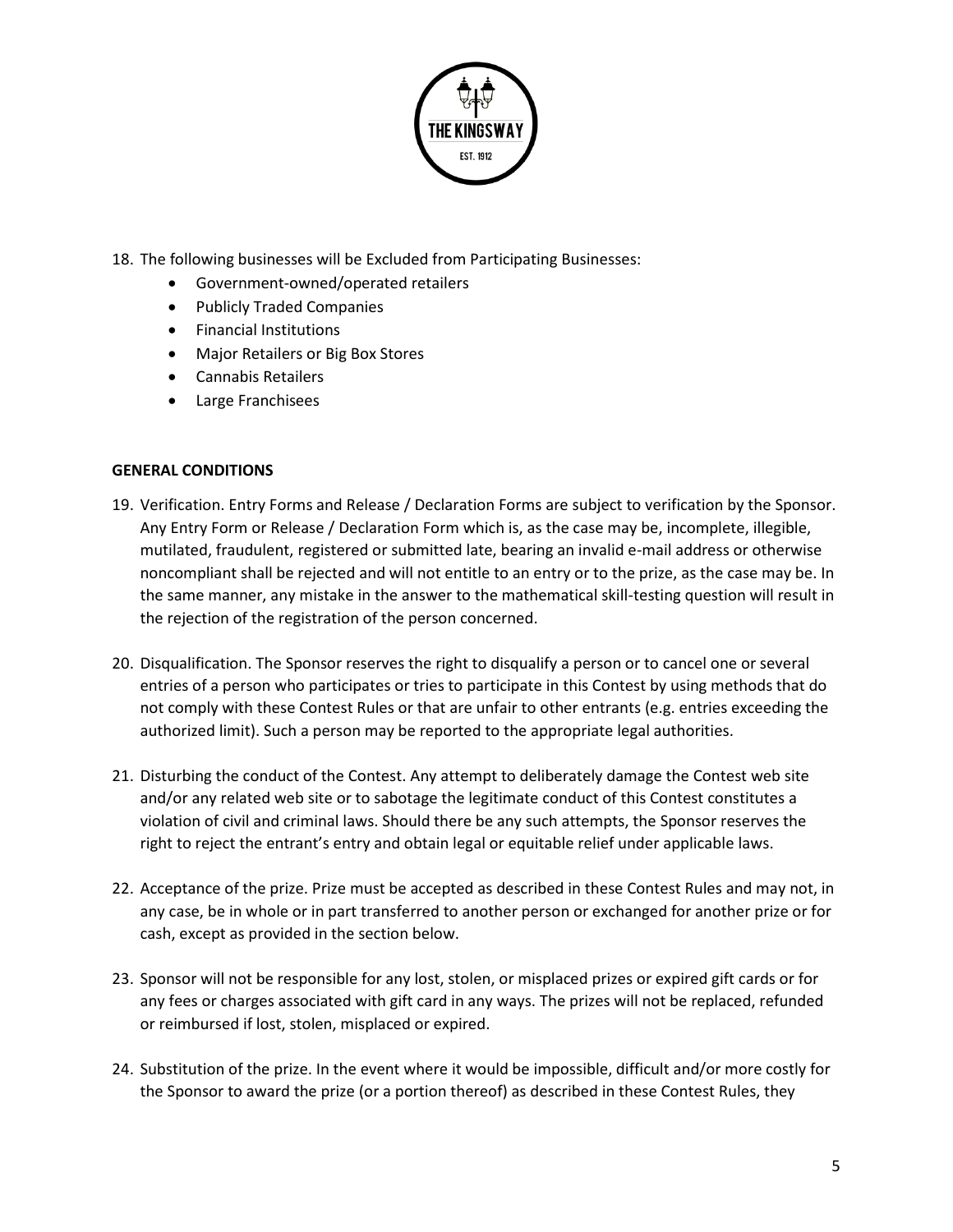

reserve the right to award a prize of the same kind and of equivalent value to the prize or the portion of the prize that cannot be awarded or, at their sole discretion, the cash value of the prize (or portion thereof) as indicated in these Contest Rules.

In no event will the Sponsor be liable to award more prizes than as set out in these Contest Rules.

- 25. Liability limit: participation in the Contest. Persons who enter or try to enter this Contest release the Sponsor, any company, corporation, trust or other legal entity controlled by or affiliated to them, their advertising and promotional agencies, their employees, agents and representatives (the "Released Parties") from any liability for damage these said persons may incur as a result of their entry or their attempt to enter the Contest.
- 26. Liability limit: use of the prize. By entering the Contest, the entrant selected for a prize releases and holds harmless the Released Parties with respect to any damage resulting from the acceptance or use of the prize.
- 27. Liability limit: supplying of the prize. The entrant selected for a prize acknowledges that upon awarding of the prize, the obligations related to it become the responsibility of the provider of services and goods related to the prize.
- 28. Liability limit: conduct of the Contest. The Released Parties disclaim all liability for any of the following that may limit or prevent any entrant's participation in the Contest or that could prevent the selection of the winner: malfunctioning of any computer component, software or communications line; loss or lack of a communications network; and any transmission that is faulty, incomplete, incomprehensible or erased by any computer or network. The Released Parties also disclaim all liability for any damages or loss that may be caused, directly or indirectly, in whole or in part, by the downloading of any web page or software or other, and by the transmission of any information related to participation in the Contest.
- 29. Contest modification. The Sponsor reserves the right, at its sole discretion, to cancel, terminate, modify or suspend this Contest in whole or in part, should human intervention or an event take place that could alter or affect the administration, security, impartiality or conduct of the Contest as provided in these Contest Rules.
- 30. Termination of participation in the Contest. In the event that the computer system would not be able to register all Contest entries during the Contest Period for whatever reason, or if participation in the Contest must be terminated in whole or in part before the closing date provided in these Contest Rules, the Sponsor may, at its sole discretion, proceed with the draw among the entries duly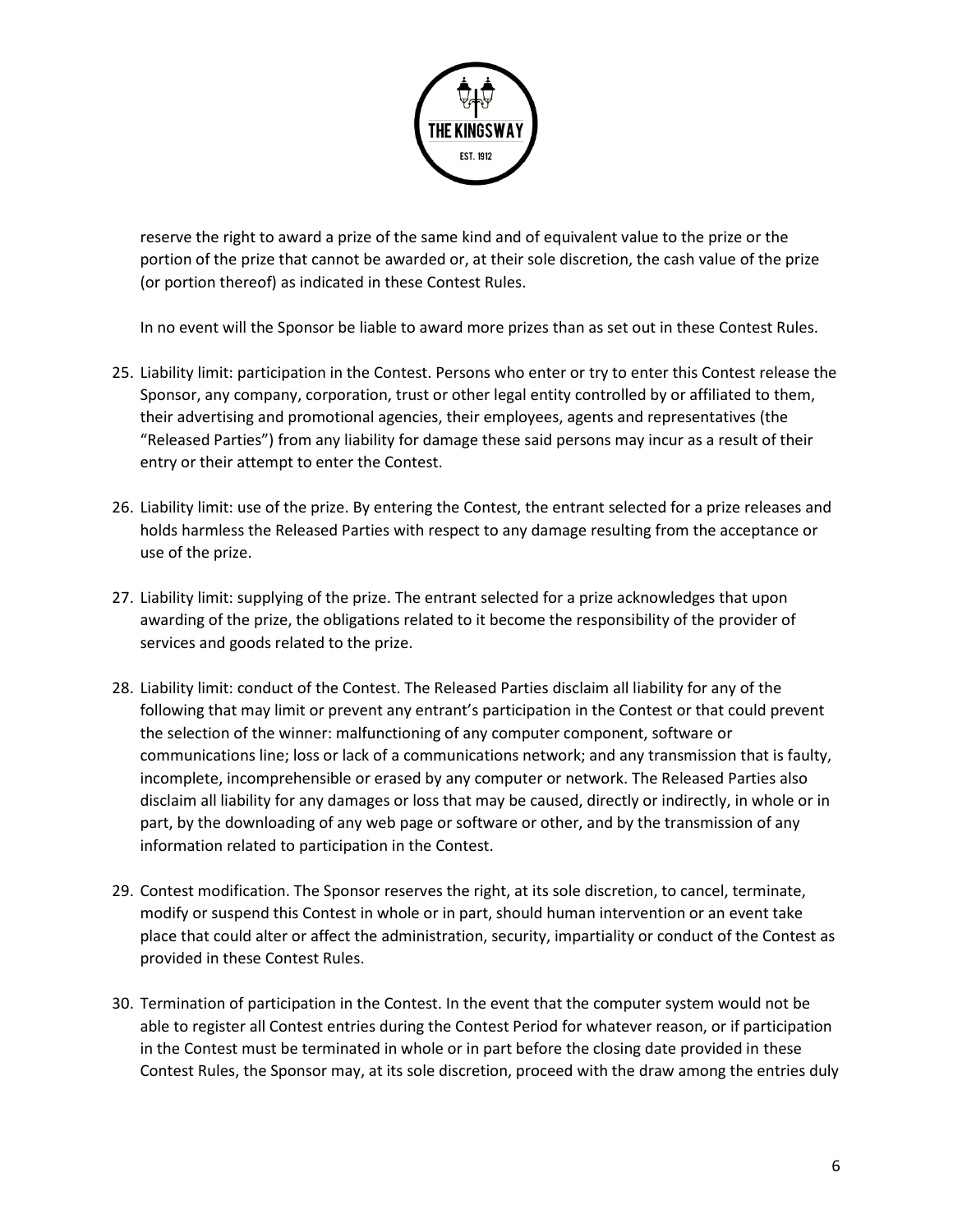

registered and received during the Contest Period or, as the case may be, up to the date of the event that ended participation in the Contest.

- 31. Authorization. By entering this Contest, any entrant authorizes the Sponsor and its representatives to use, if required, their name, photo, likeness, voice, place of residence and/or statement regarding the prize for publicity purposes, including in social media or on websites, without any form of compensation.
- 32. Communication with entrants. No communication or correspondence related to this Contest shall be exchanged with entrants except as provided for in these Contest Rules or at the Sponsors initiative.
- 33. Personal information. Personal information collected for the purpose of the Contest will only be used to administer the Contest. No commercial or other communications unrelated to the Contest will be sent to entrants except as outlined as below. Entrants' agree to give consent for their personal data to be processed by Sponsor for the purposes of sending the email address provided by electronic communication information about promotions, new products and services. However, entrants have the right to withdraw marketing consent at any time by contacting Sponsor by email.
- 34. Entrant identification. For the purpose of these Contest Rules, the entrant is the person whose name appears on the Entry Form and it is to this person that the prize will be awarded if they are selected and declared a winner.
- 35. Sponsor's decision. Any decision by the Sponsor or its representatives regarding this Contest is final and without appeal.
- 36. Unenforceability. If a section of the Contest Rules is declared or deemed illegal, unenforceable or invalid by a competent court, that section shall be considered invalid, but all unaffected sections will be applied within the limits of the law.
- 37. The Contest is organized by the Sponsor. Notwithstanding that this Contest is hosted on the mobile application of Facebook, Twitter, and Instagram; it does not in any way mean that Facebook, Twitter, Instagram or Google or any other application service is a sponsor, endorsed, administered by, or associated of affiliated in any way with this Contest.
- 38. Entries become the property of the Sponsor. By submitting an entry for the Contest, the Entrants grant the Sponsor a non-exclusive, worldwide, royalty-free right in perpetuity to use and reproduce the entry in any manner without further permission or remuneration.